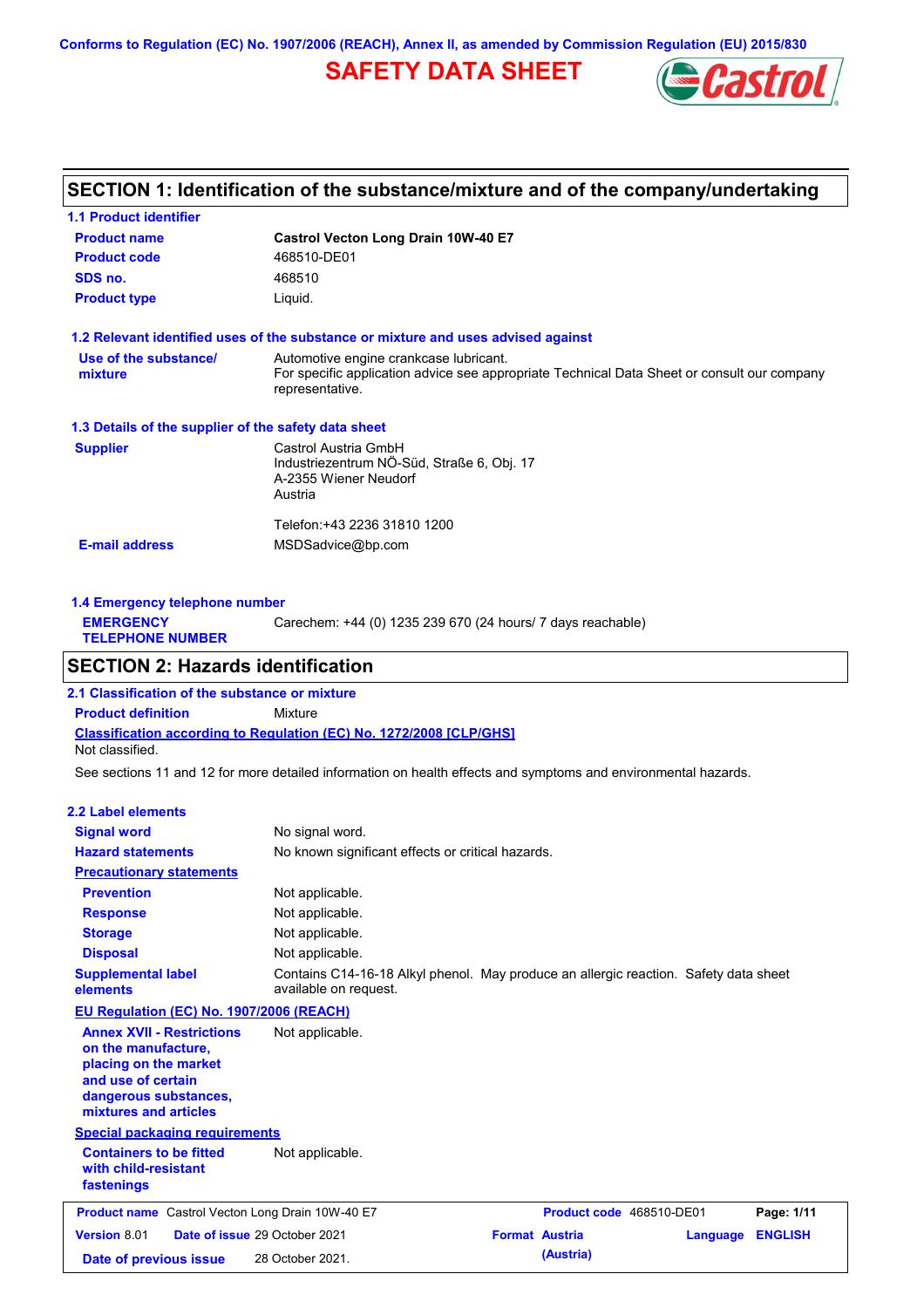# **SECTION 2: Hazards identification**

| <b>Tactile warning of danger</b>                                                                                         | Not applicable.                                                                                                                                                                                                                                                                                                                                                        |
|--------------------------------------------------------------------------------------------------------------------------|------------------------------------------------------------------------------------------------------------------------------------------------------------------------------------------------------------------------------------------------------------------------------------------------------------------------------------------------------------------------|
| 2.3 Other hazards                                                                                                        |                                                                                                                                                                                                                                                                                                                                                                        |
| <b>Results of PBT and vPvB</b><br>assessment                                                                             | Product does not meet the criteria for PBT or vPvB according to Regulation (EC) No. 1907/2006,<br>Annex XIII.                                                                                                                                                                                                                                                          |
| <b>Product meets the criteria</b><br>for PBT or vPvB according<br>to Regulation (EC) No.<br><b>1907/2006, Annex XIII</b> | This mixture does not contain any substances that are assessed to be a PBT or a vPvB.                                                                                                                                                                                                                                                                                  |
| Other hazards which do<br>not result in classification                                                                   | Defatting to the skin.<br>USED ENGINE OILS<br>Used engine oil may contain hazardous components which have the potential to cause skin<br>cancer.<br>See Toxicological Information, section 11 of this Safety Data Sheet.<br>Experimental data on one or more of the components has been used to determine all or part of<br>the hazard classification of this product. |

# **SECTION 3: Composition/information on ingredients**

Mixture

**3.2 Mixtures**

**Product definition**

Highly refined base oil (IP 346 DMSO extract < 3%). Proprietary performance additives.

| <b>Product/ingredient</b><br>name                                        | <b>Identifiers</b>                                                                   | $\%$        | <b>Regulation (EC) No.</b><br>1272/2008 [CLP]                             | <b>Type</b> |
|--------------------------------------------------------------------------|--------------------------------------------------------------------------------------|-------------|---------------------------------------------------------------------------|-------------|
| Base oil - unspecified                                                   | Varies - See Key to<br>abbreviations                                                 | $≥10 - ≤25$ | Not classified.                                                           | $[2]$       |
| Distillates (petroleum), hydrotreated<br>heavy paraffinic                | REACH #: 01-2119484627-25<br>EC: 265-157-1<br>CAS: 64742-54-7<br>Index: 649-467-00-8 | ≤10         | Asp. Tox. 1, H304                                                         | $[1]$       |
| zinc bis[O-(6-methylheptyl)] bis[O-(sec-<br>butyl)] bis(dithiophosphate) | REACH #: 01-2119543726-33<br>EC: 298-577-9<br>CAS: 93819-94-4                        | 2.5         | <b>Skin Irrit. 2. H315</b><br>Eye Dam. 1, H318<br>Aquatic Chronic 2, H411 | $[1]$       |
| C14-16-18 Alkyl phenol                                                   | REACH #: 01-2119498288-19                                                            | ו≥ ≤        | Skin Sens. 1B, H317<br>STOT RE 2. H373                                    | $[1]$       |

### **See Section 16 for the full text of the H statements declared above.**

Type

[1] Substance classified with a health or environmental hazard

[2] Substance with a workplace exposure limit

[3] Substance meets the criteria for PBT according to Regulation (EC) No. 1907/2006, Annex XIII

[4] Substance meets the criteria for vPvB according to Regulation (EC) No. 1907/2006, Annex XIII

[5] Substance of equivalent concern

[6] Additional disclosure due to company policy

Occupational exposure limits, if available, are listed in Section 8.

### **SECTION 4: First aid measures**

| Eye contact                       | In case of contact, immediately flush eyes with plenty of water for at least 15 minutes. Eyelids<br>should be held away from the eyeball to ensure thorough rinsing. Check for and remove any<br>contact lenses. Get medical attention. |
|-----------------------------------|-----------------------------------------------------------------------------------------------------------------------------------------------------------------------------------------------------------------------------------------|
| <b>Skin contact</b>               | Wash skin thoroughly with soap and water or use recognised skin cleanser. Remove<br>contaminated clothing and shoes. Wash clothing before reuse. Clean shoes thoroughly before<br>reuse. Get medical attention if irritation develops.  |
| <b>Inhalation</b>                 | If inhaled, remove to fresh air. Get medical attention if symptoms occur.                                                                                                                                                               |
| Ingestion                         | Do not induce vomiting unless directed to do so by medical personnel. Get medical attention if<br>symptoms occur.                                                                                                                       |
| <b>Protection of first-aiders</b> | No action shall be taken involving any personal risk or without suitable training. It may be<br>dangerous to the person providing aid to give mouth-to-mouth resuscitation.                                                             |

### **4.2 Most important symptoms and effects, both acute and delayed**

See Section 11 for more detailed information on health effects and symptoms.

### **Potential acute health effects**

| <b>Product name</b> Castrol Vecton Long Drain 10W-40 E7 |  |                                      | Product code 468510-DE01 | Page: 2/11            |                  |  |
|---------------------------------------------------------|--|--------------------------------------|--------------------------|-----------------------|------------------|--|
| <b>Version 8.01</b>                                     |  | <b>Date of issue 29 October 2021</b> |                          | <b>Format Austria</b> | Language ENGLISH |  |
| Date of previous issue                                  |  | 28 October 2021.                     |                          | (Austria)             |                  |  |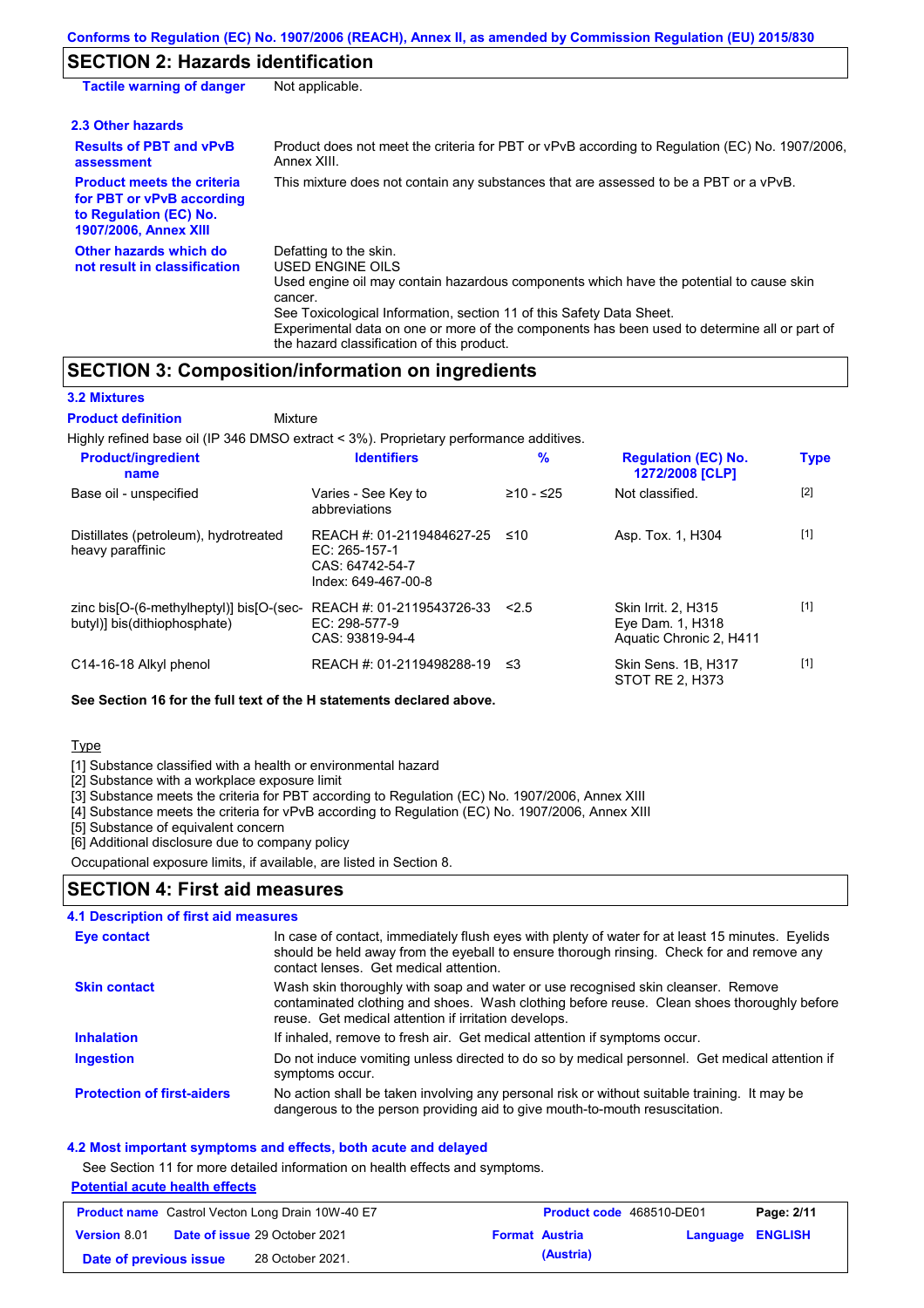### **Conforms to Regulation (EC) No. 1907/2006 (REACH), Annex II, as amended by Commission Regulation (EU) 2015/830**

# **SECTION 4: First aid measures**

| <b>Inhalation</b>   | Vapour inhalation under ambient conditions is not normally a problem due to low vapour<br>pressure.               |
|---------------------|-------------------------------------------------------------------------------------------------------------------|
| <b>Ingestion</b>    | No known significant effects or critical hazards.                                                                 |
| <b>Skin contact</b> | Not considered a skin sensitizer. Based on data available for this or related materials.                          |
| Eye contact         | Not classified as an eye irritant. Based on data available for this or related materials.                         |
|                     | Delayed and immediate effects as well as chronic effects from short and long-term exposure                        |
| <b>Inhalation</b>   | Overexposure to the inhalation of airborne droplets or aerosols may cause irritation of the<br>respiratory tract. |
| <b>Ingestion</b>    | Ingestion of large quantities may cause nausea and diarrhoea.                                                     |
| <b>Skin contact</b> | Prolonged or repeated contact can defat the skin and lead to irritation and/or dermatitis.                        |
| Eye contact         | Potential risk of transient stinging or redness if accidental eye contact occurs.                                 |
|                     |                                                                                                                   |

# **4.3 Indication of any immediate medical attention and special treatment needed**

| <b>NULGO IO DIIVOIGHI</b>                                 | Treatment should in general be symptomatic and unceled to relieving any enects.                                                                                                                                                                                                           |  |  |  |
|-----------------------------------------------------------|-------------------------------------------------------------------------------------------------------------------------------------------------------------------------------------------------------------------------------------------------------------------------------------------|--|--|--|
| <b>SECTION 5: Firefighting measures</b>                   |                                                                                                                                                                                                                                                                                           |  |  |  |
| 5.1 Extinguishing media                                   |                                                                                                                                                                                                                                                                                           |  |  |  |
| <b>Suitable extinguishing</b><br>media                    | In case of fire, use foam, dry chemical or carbon dioxide extinguisher or spray.                                                                                                                                                                                                          |  |  |  |
| <b>Unsuitable extinguishing</b><br>media                  | Do not use water jet. The use of a water jet may cause the fire to spread by splashing the<br>burning product.                                                                                                                                                                            |  |  |  |
| 5.2 Special hazards arising from the substance or mixture |                                                                                                                                                                                                                                                                                           |  |  |  |
| <b>Hazards from the</b><br>substance or mixture           | In a fire or if heated, a pressure increase will occur and the container may burst.                                                                                                                                                                                                       |  |  |  |
| <b>Hazardous combustion</b><br>products                   | Combustion products may include the following:<br>carbon oxides (CO, CO <sub>2</sub> ) (carbon monoxide, carbon dioxide)                                                                                                                                                                  |  |  |  |
| 5.3 Advice for firefighters                               |                                                                                                                                                                                                                                                                                           |  |  |  |
| <b>Special precautions for</b><br>fire-fighters           | No action shall be taken involving any personal risk or without suitable training. Promptly<br>isolate the scene by removing all persons from the vicinity of the incident if there is a fire.                                                                                            |  |  |  |
| <b>Special protective</b><br>equipment for fire-fighters  | Fire-fighters should wear appropriate protective equipment and self-contained breathing<br>apparatus (SCBA) with a full face-piece operated in positive pressure mode. Clothing for fire-<br>fighters (including helmets, protective boots and gloves) conforming to European standard EN |  |  |  |

## **SECTION 6: Accidental release measures**

|                                                          | 6.1 Personal precautions, protective equipment and emergency procedures                                                                                                                                                                                                                                                                                                                        |
|----------------------------------------------------------|------------------------------------------------------------------------------------------------------------------------------------------------------------------------------------------------------------------------------------------------------------------------------------------------------------------------------------------------------------------------------------------------|
| For non-emergency<br>personnel                           | No action shall be taken involving any personal risk or without suitable training. Evacuate<br>surrounding areas. Keep unnecessary and unprotected personnel from entering. Do not touch<br>or walk through spilt material. Floors may be slippery; use care to avoid falling. Put on<br>appropriate personal protective equipment.                                                            |
| For emergency responders                                 | Entry into a confined space or poorly ventilated area contaminated with vapour, mist or fume is<br>extremely hazardous without the correct respiratory protective equipment and a safe system of<br>work. Wear self-contained breathing apparatus. Wear a suitable chemical protective suit.<br>Chemical resistant boots. See also the information in "For non-emergency personnel".           |
| <b>6.2 Environmental</b><br><b>precautions</b>           | Avoid dispersal of spilt material and runoff and contact with soil, waterways, drains and sewers.<br>Inform the relevant authorities if the product has caused environmental pollution (sewers,<br>waterways, soil or air).                                                                                                                                                                    |
| 6.3 Methods and material for containment and cleaning up |                                                                                                                                                                                                                                                                                                                                                                                                |
| <b>Small spill</b>                                       | Stop leak if without risk. Move containers from spill area. Absorb with an inert material and<br>place in an appropriate waste disposal container. Dispose of via a licensed waste disposal<br>contractor.                                                                                                                                                                                     |
| <b>Large spill</b>                                       | Stop leak if without risk. Move containers from spill area. Prevent entry into sewers, water<br>courses, basements or confined areas. Contain and collect spillage with non-combustible,<br>absorbent material e.g. sand, earth, vermiculite or diatomaceous earth and place in container<br>for disposal according to local regulations. Dispose of via a licensed waste disposal contractor. |

469 will provide a basic level of protection for chemical incidents.

| <b>Product name</b> Castrol Vecton Long Drain 10W-40 E7 |  |                                      | <b>Product code</b> 468510-DE01 | Page: 3/11            |                         |  |
|---------------------------------------------------------|--|--------------------------------------|---------------------------------|-----------------------|-------------------------|--|
| <b>Version 8.01</b>                                     |  | <b>Date of issue 29 October 2021</b> |                                 | <b>Format Austria</b> | <b>Language ENGLISH</b> |  |
| Date of previous issue                                  |  | 28 October 2021.                     |                                 | (Austria)             |                         |  |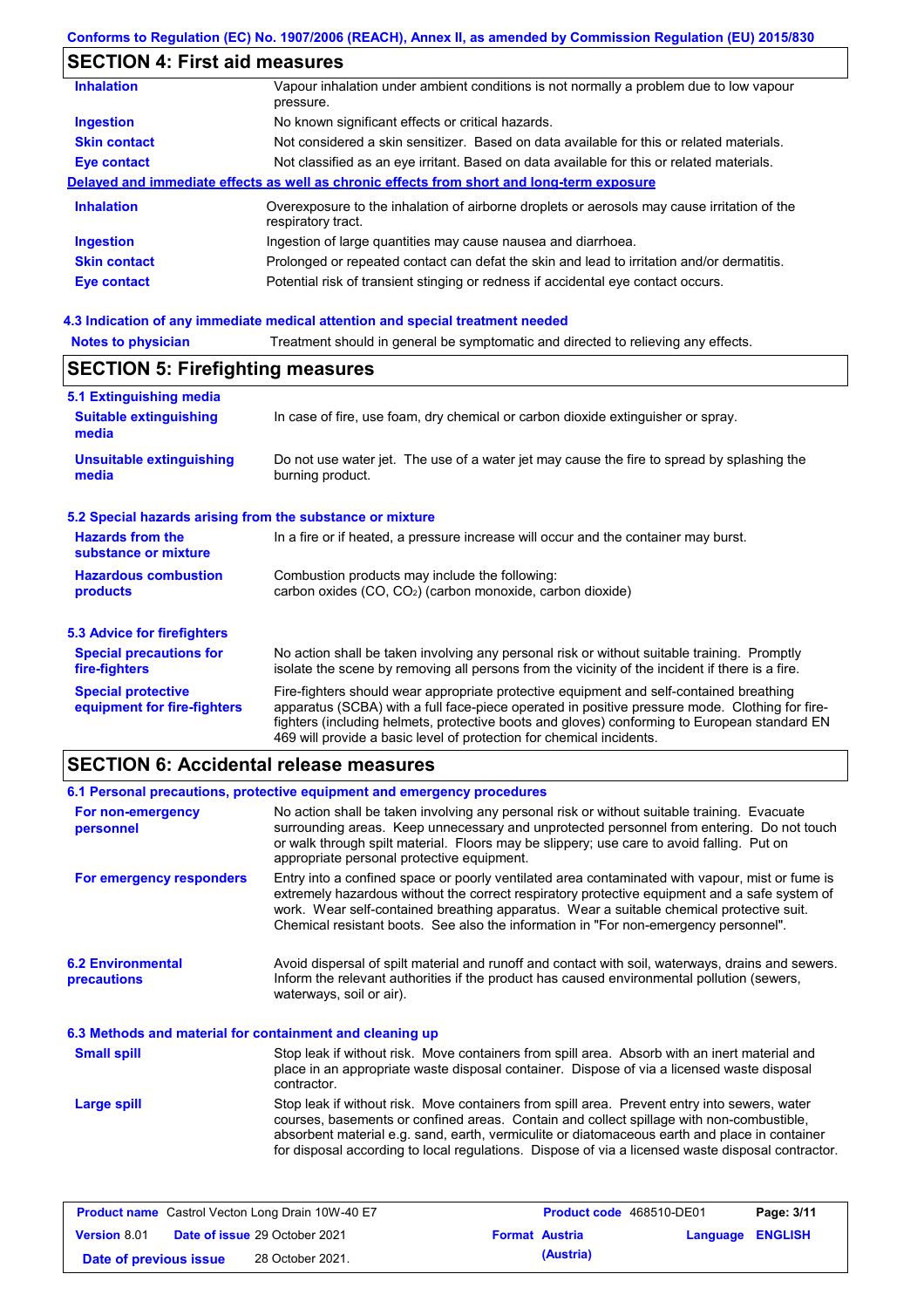### **SECTION 6: Accidental release measures**

| 6.4 Reference to other | See Section 1 for emergency contact information.                            |
|------------------------|-----------------------------------------------------------------------------|
| <b>sections</b>        | See Section 5 for firefighting measures.                                    |
|                        | See Section 8 for information on appropriate personal protective equipment. |
|                        | See Section 12 for environmental precautions.                               |
|                        | See Section 13 for additional waste treatment information.                  |

## **SECTION 7: Handling and storage**

| Put on appropriate personal protective equipment.<br><b>Protective measures</b><br>Eating, drinking and smoking should be prohibited in areas where this material is handled,<br><b>Advice on general</b><br>stored and processed. Wash thoroughly after handling. Remove contaminated clothing and<br>occupational hygiene<br>protective equipment before entering eating areas. See also Section 8 for additional<br>information on hygiene measures.<br><b>7.2 Conditions for safe</b><br>Store in accordance with local regulations. Store in a dry, cool and well-ventilated area, away<br>from incompatible materials (see Section 10). Keep away from heat and direct sunlight. Keep<br>storage, including any<br>container tightly closed and sealed until ready for use. Containers that have been opened must<br>incompatibilities<br>be carefully resealed and kept upright to prevent leakage. Store and use only in equipment/ | 7.1 Precautions for safe handling |  |
|---------------------------------------------------------------------------------------------------------------------------------------------------------------------------------------------------------------------------------------------------------------------------------------------------------------------------------------------------------------------------------------------------------------------------------------------------------------------------------------------------------------------------------------------------------------------------------------------------------------------------------------------------------------------------------------------------------------------------------------------------------------------------------------------------------------------------------------------------------------------------------------------------------------------------------------------|-----------------------------------|--|
|                                                                                                                                                                                                                                                                                                                                                                                                                                                                                                                                                                                                                                                                                                                                                                                                                                                                                                                                             |                                   |  |
|                                                                                                                                                                                                                                                                                                                                                                                                                                                                                                                                                                                                                                                                                                                                                                                                                                                                                                                                             |                                   |  |
| containers designed for use with this product. Do not store in unlabelled containers.                                                                                                                                                                                                                                                                                                                                                                                                                                                                                                                                                                                                                                                                                                                                                                                                                                                       |                                   |  |
| Prolonged exposure to elevated temperature.<br><b>Not suitable</b>                                                                                                                                                                                                                                                                                                                                                                                                                                                                                                                                                                                                                                                                                                                                                                                                                                                                          |                                   |  |
| 7.3 Specific end use(s)                                                                                                                                                                                                                                                                                                                                                                                                                                                                                                                                                                                                                                                                                                                                                                                                                                                                                                                     |                                   |  |
| <b>Recommendations</b><br>See section 1.2 and Exposure scenarios in annex, if applicable.                                                                                                                                                                                                                                                                                                                                                                                                                                                                                                                                                                                                                                                                                                                                                                                                                                                   |                                   |  |
| <b>SECTION 8: Exposure controls/personal protection</b>                                                                                                                                                                                                                                                                                                                                                                                                                                                                                                                                                                                                                                                                                                                                                                                                                                                                                     |                                   |  |
| <b>8.1 Control parameters</b><br><b>Occupational exposure limits</b>                                                                                                                                                                                                                                                                                                                                                                                                                                                                                                                                                                                                                                                                                                                                                                                                                                                                        |                                   |  |

| <b>Product/ingredient name</b> | <b>Exposure limit values</b>                                                        |
|--------------------------------|-------------------------------------------------------------------------------------|
| Base oil - unspecified         | MAK - Liste (Austria).<br>TWA: 5 mg/m <sup>3</sup> 8 hours. Form: Oil mist, mineral |

Whilst specific OELs for certain components may be shown in this section, other components may be present in any mist, vapour or dust produced. Therefore, the specific OELs may not be applicable to the product as a whole and are provided for guidance only.

**Recommended monitoring**  If this product contains ingredients with exposure limits, personal, workplace atmosphere or biological monitoring may be required to determine the effectiveness of the ventilation or other control measures and/or the necessity to use respiratory protective equipment. Reference should be made to monitoring standards, such as the following: European Standard EN 689 (Workplace atmospheres - Guidance for the assessment of exposure by inhalation to chemical agents for comparison with limit values and measurement strategy) European Standard EN 14042 (Workplace atmospheres - Guide for the application and use of procedures for the assessment of exposure to chemical and biological agents) European Standard EN 482 (Workplace atmospheres - General requirements for the performance of procedures for the measurement of chemical agents) Reference to national guidance documents for methods for the determination of hazardous substances will also be required.

#### **Derived No Effect Level**

**procedures**

No DNELs/DMELs available.

#### **Predicted No Effect Concentration**

No PNECs available

### **8.2 Exposure controls**

**Appropriate engineering controls** Provide exhaust ventilation or other engineering controls to keep the relevant airborne concentrations below their respective occupational exposure limits. All activities involving chemicals should be assessed for their risks to health, to ensure exposures are adequately controlled. Personal protective equipment should only be considered after other forms of control measures (e.g. engineering controls) have been suitably evaluated. Personal protective equipment should conform to appropriate standards, be suitable for use, be kept in good condition and properly maintained. Your supplier of personal protective equipment should be consulted for advice on selection and appropriate standards. For further information contact your national organisation for standards. The final choice of protective equipment will depend upon a risk assessment. It is important to

ensure that all items of personal protective equipment are compatible.

### **Individual protection measures**

| <b>Product name</b> Castrol Vecton Long Drain 10W-40 E7 |  |                                      | <b>Product code</b> 468510-DE01 | Page: 4/11            |                  |  |
|---------------------------------------------------------|--|--------------------------------------|---------------------------------|-----------------------|------------------|--|
| <b>Version 8.01</b>                                     |  | <b>Date of issue 29 October 2021</b> |                                 | <b>Format Austria</b> | Language ENGLISH |  |
| Date of previous issue                                  |  | 28 October 2021.                     |                                 | (Austria)             |                  |  |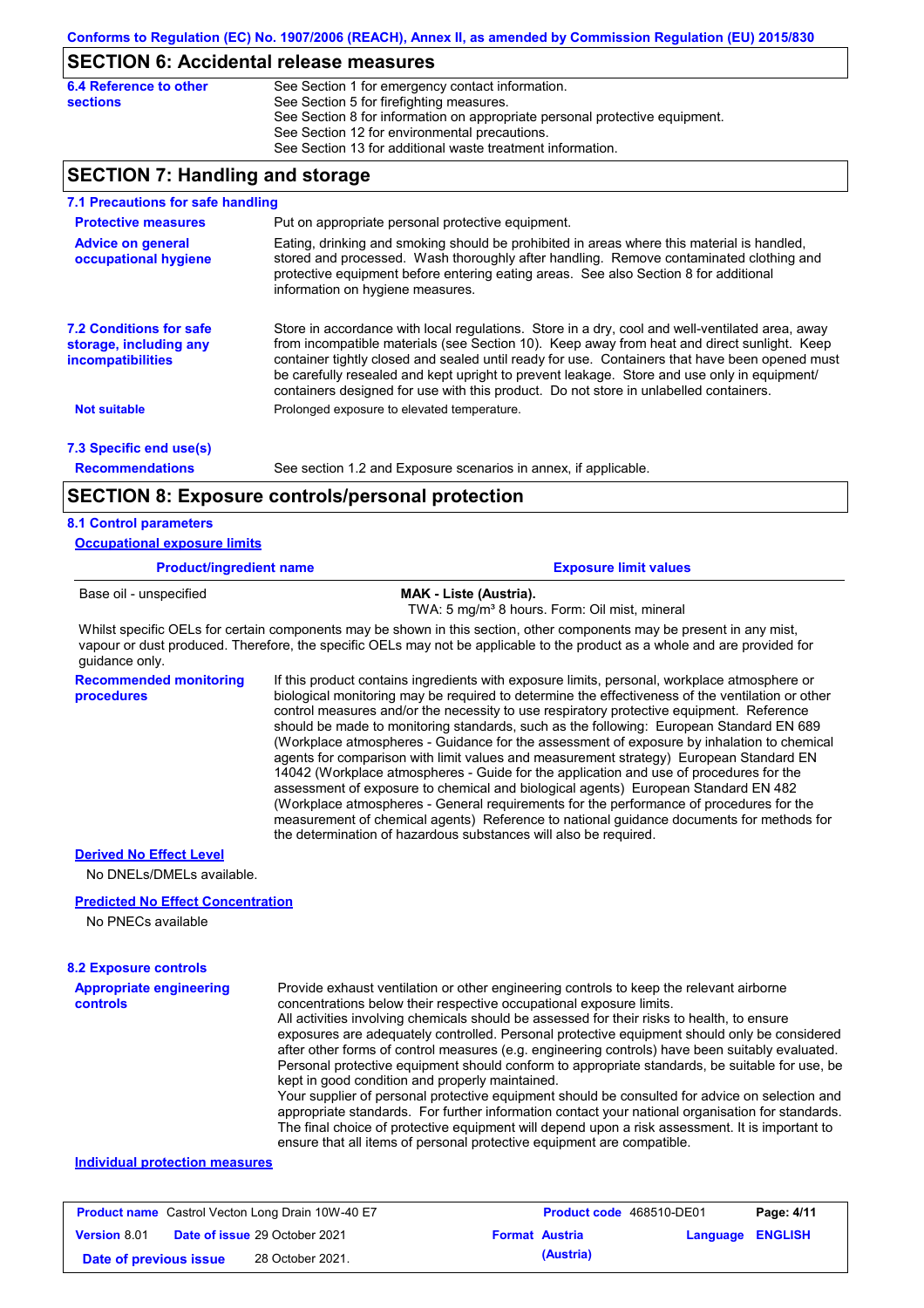## **SECTION 8: Exposure controls/personal protection**

| <b>Hygiene measures</b>                              | $\overline{\phantom{a}}$ pec HON o: Exposure controis/personal protection<br>Wash hands, forearms and face thoroughly after handling chemical products, before eating,<br>smoking and using the lavatory and at the end of the working period. Ensure that eyewash                                                                                                                                                                                                                                                                                                                                                                                |
|------------------------------------------------------|---------------------------------------------------------------------------------------------------------------------------------------------------------------------------------------------------------------------------------------------------------------------------------------------------------------------------------------------------------------------------------------------------------------------------------------------------------------------------------------------------------------------------------------------------------------------------------------------------------------------------------------------------|
|                                                      | stations and safety showers are close to the workstation location.                                                                                                                                                                                                                                                                                                                                                                                                                                                                                                                                                                                |
| <b>Respiratory protection</b>                        | In case of insufficient ventilation, wear suitable respiratory equipment.<br>The correct choice of respiratory protection depends upon the chemicals being handled, the<br>conditions of work and use, and the condition of the respiratory equipment. Safety procedures<br>should be developed for each intended application. Respiratory protection equipment should<br>therefore be chosen in consultation with the supplier/manufacturer and with a full assessment<br>of the working conditions.                                                                                                                                             |
| <b>Eye/face protection</b><br><b>Skin protection</b> | Safety glasses with side shields.                                                                                                                                                                                                                                                                                                                                                                                                                                                                                                                                                                                                                 |
| <b>Hand protection</b>                               | <b>General Information:</b>                                                                                                                                                                                                                                                                                                                                                                                                                                                                                                                                                                                                                       |
|                                                      | Because specific work environments and material handling practices vary, safety procedures<br>should be developed for each intended application. The correct choice of protective gloves<br>depends upon the chemicals being handled, and the conditions of work and use. Most gloves<br>provide protection for only a limited time before they must be discarded and replaced (even the<br>best chemically resistant gloves will break down after repeated chemical exposures).                                                                                                                                                                  |
|                                                      | Gloves should be chosen in consultation with the supplier / manufacturer and taking account of<br>a full assessment of the working conditions.                                                                                                                                                                                                                                                                                                                                                                                                                                                                                                    |
|                                                      | Recommended: Nitrile gloves.<br><b>Breakthrough time:</b>                                                                                                                                                                                                                                                                                                                                                                                                                                                                                                                                                                                         |
|                                                      | Breakthrough time data are generated by glove manufacturers under laboratory test conditions<br>and represent how long a glove can be expected to provide effective permeation resistance. It<br>is important when following breakthrough time recommendations that actual workplace<br>conditions are taken into account. Always consult with your glove supplier for up-to-date<br>technical information on breakthrough times for the recommended glove type.<br>Our recommendations on the selection of gloves are as follows:                                                                                                                |
|                                                      | Continuous contact:                                                                                                                                                                                                                                                                                                                                                                                                                                                                                                                                                                                                                               |
|                                                      | Gloves with a minimum breakthrough time of 240 minutes, or >480 minutes if suitable gloves<br>can be obtained.<br>If suitable gloves are not available to offer that level of protection, gloves with shorter<br>breakthrough times may be acceptable as long as appropriate glove maintenance and<br>replacement regimes are determined and adhered to.                                                                                                                                                                                                                                                                                          |
|                                                      | Short-term / splash protection:                                                                                                                                                                                                                                                                                                                                                                                                                                                                                                                                                                                                                   |
|                                                      | Recommended breakthrough times as above.<br>It is recognised that for short-term, transient exposures, gloves with shorter breakthrough times<br>may commonly be used. Therefore, appropriate maintenance and replacement regimes must<br>be determined and rigorously followed.                                                                                                                                                                                                                                                                                                                                                                  |
|                                                      | <b>Glove Thickness:</b>                                                                                                                                                                                                                                                                                                                                                                                                                                                                                                                                                                                                                           |
|                                                      | For general applications, we recommend gloves with a thickness typically greater than 0.35 mm.                                                                                                                                                                                                                                                                                                                                                                                                                                                                                                                                                    |
|                                                      | It should be emphasised that glove thickness is not necessarily a good predictor of glove<br>resistance to a specific chemical, as the permeation efficiency of the glove will be dependent<br>on the exact composition of the glove material. Therefore, glove selection should also be based<br>on consideration of the task requirements and knowledge of breakthrough times.<br>Glove thickness may also vary depending on the glove manufacturer, the glove type and the<br>glove model. Therefore, the manufacturers' technical data should always be taken into account<br>to ensure selection of the most appropriate glove for the task. |
|                                                      | Note: Depending on the activity being conducted, gloves of varying thickness may be required<br>for specific tasks. For example:                                                                                                                                                                                                                                                                                                                                                                                                                                                                                                                  |
|                                                      | • Thinner gloves (down to 0.1 mm or less) may be required where a high degree of manual<br>dexterity is needed. However, these gloves are only likely to give short duration protection and<br>would normally be just for single use applications, then disposed of.                                                                                                                                                                                                                                                                                                                                                                              |
|                                                      | • Thicker gloves (up to 3 mm or more) may be required where there is a mechanical (as well<br>as a chemical) risk i.e. where there is abrasion or puncture potential.                                                                                                                                                                                                                                                                                                                                                                                                                                                                             |

|                        | <b>Product name</b> Castrol Vecton Long Drain 10W-40 E7 |                       | Product code 468510-DE01 |                  | Page: 5/11 |
|------------------------|---------------------------------------------------------|-----------------------|--------------------------|------------------|------------|
| <b>Version 8.01</b>    | <b>Date of issue 29 October 2021</b>                    | <b>Format Austria</b> |                          | Language ENGLISH |            |
| Date of previous issue | 28 October 2021.                                        |                       | (Austria)                |                  |            |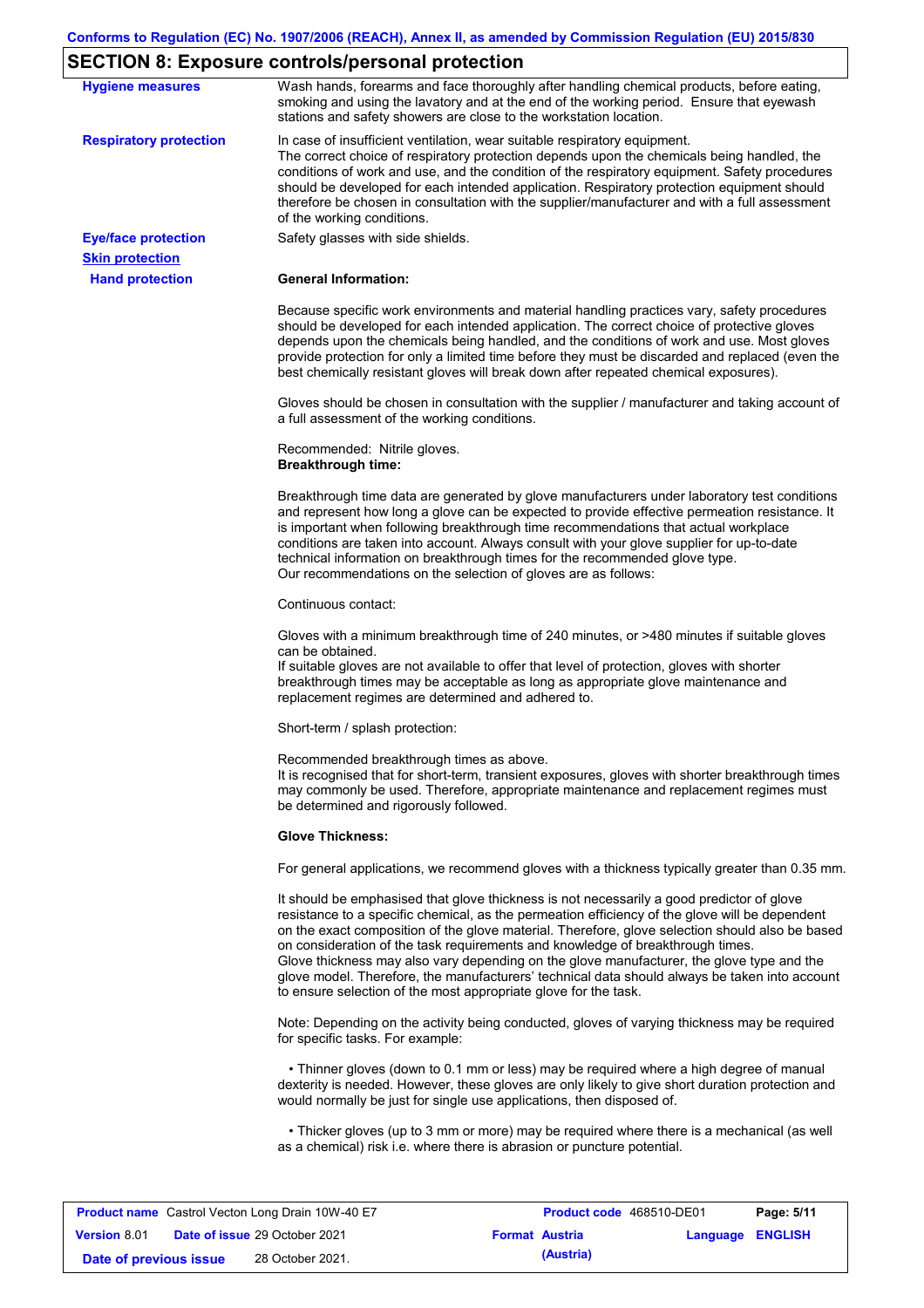# **SECTION 8: Exposure controls/personal protection**

| <b>Skin and body</b>                             | Use of protective clothing is good industrial practice.<br>Personal protective equipment for the body should be selected based on the task being<br>performed and the risks involved and should be approved by a specialist before handling this<br>product.<br>Cotton or polyester/cotton overalls will only provide protection against light superficial<br>contamination that will not soak through to the skin. Overalls should be laundered on a regular<br>basis. When the risk of skin exposure is high (e.g. when cleaning up spillages or if there is a<br>risk of splashing) then chemical resistant aprons and/or impervious chemical suits and boots<br>will be required. |
|--------------------------------------------------|---------------------------------------------------------------------------------------------------------------------------------------------------------------------------------------------------------------------------------------------------------------------------------------------------------------------------------------------------------------------------------------------------------------------------------------------------------------------------------------------------------------------------------------------------------------------------------------------------------------------------------------------------------------------------------------|
| <b>Refer to standards:</b>                       | Respiratory protection: EN 529<br>Gloves: EN 420, EN 374<br>Eye protection: EN 166<br>Filtering half-mask: EN 149<br>Filtering half-mask with valve: EN 405<br>Half-mask: EN 140 plus filter<br>Full-face mask: EN 136 plus filter<br>Particulate filters: EN 143<br>Gas/combined filters: EN 14387                                                                                                                                                                                                                                                                                                                                                                                   |
| <b>Environmental exposure</b><br><b>controls</b> | Emissions from ventilation or work process equipment should be checked to ensure they<br>comply with the requirements of environmental protection legislation. In some cases, fume<br>scrubbers, filters or engineering modifications to the process equipment will be necessary to<br>reduce emissions to acceptable levels.                                                                                                                                                                                                                                                                                                                                                         |

# **SECTION 9: Physical and chemical properties**

The conditions of measurement of all properties are at standard temperature and pressure unless otherwise indicated.

### **9.1 Information on basic physical and chemical properties**

**water**

| <b>Appearance</b>                                      |                                                                            |           |         |                         |          |     |                         |
|--------------------------------------------------------|----------------------------------------------------------------------------|-----------|---------|-------------------------|----------|-----|-------------------------|
| <b>Physical state</b>                                  | Liquid.                                                                    |           |         |                         |          |     |                         |
| <b>Colour</b>                                          | <b>Brown</b>                                                               |           |         |                         |          |     |                         |
| <b>Odour</b>                                           | Not available.                                                             |           |         |                         |          |     |                         |
| <b>Odour threshold</b>                                 | Not available.                                                             |           |         |                         |          |     |                         |
| pH                                                     | Not applicable.                                                            |           |         |                         |          |     |                         |
| <b>Melting point/freezing point</b>                    | Not available.                                                             |           |         |                         |          |     |                         |
| Initial boiling point and boiling<br>range             | Not available.                                                             |           |         |                         |          |     |                         |
| <b>Pour point</b>                                      | $-42 °C$                                                                   |           |         |                         |          |     |                         |
| <b>Flash point</b>                                     | Open cup: 230°C (446°F) [Cleveland]                                        |           |         |                         |          |     |                         |
| <b>Evaporation rate</b>                                | Not available.                                                             |           |         |                         |          |     |                         |
| <b>Flammability (solid, gas)</b>                       | Not available.                                                             |           |         |                         |          |     |                         |
| <b>Upper/lower flammability or</b><br>explosive limits | Not available.                                                             |           |         |                         |          |     |                         |
| <b>Vapour pressure</b>                                 | Not available.                                                             |           |         |                         |          |     |                         |
|                                                        |                                                                            |           |         | Vapour Pressure at 20°C |          |     | Vapour pressure at 50°C |
|                                                        | <b>Ingredient name</b>                                                     | mm Hg kPa |         | <b>Method</b>           | mm<br>Hg | kPa | <b>Method</b>           |
|                                                        | Distillates (petroleum),<br>hydrotreated heavy<br>paraffinic               | < 0.08    | < 0.011 | <b>ASTM D 5191</b>      |          |     |                         |
|                                                        | Distillates (petroleum),<br>hydrotreated heavy<br>paraffinic               | < 0.08    | < 0.011 | <b>ASTM D 5191</b>      |          |     |                         |
| <b>Vapour density</b>                                  | Not available.                                                             |           |         |                         |          |     |                         |
| <b>Relative density</b>                                | Not available.                                                             |           |         |                         |          |     |                         |
| <b>Density</b>                                         | $\leq$ 1000 kg/m <sup>3</sup> (<1 g/cm <sup>3</sup> ) at 15 <sup>°</sup> C |           |         |                         |          |     |                         |
| <b>Solubility(ies)</b>                                 | insoluble in water.                                                        |           |         |                         |          |     |                         |
| <b>Partition coefficient: n-octanol/</b>               |                                                                            |           |         |                         |          |     |                         |

**Auto-ignition temperature Viscosity Kinematic: 86.3 mm<sup>2</sup>/s (86.3 cSt) at 40°C** Kinematic: 12.5 to 16.3 mm²/s (12.5 to 16.3 cSt) at 100°C **Decomposition temperature** Not available. Not available.

| <b>Product name</b> Castrol Vecton Long Drain 10W-40 E7 |  | <b>Product code</b> 468510-DE01      | Page: 6/11            |           |                         |  |
|---------------------------------------------------------|--|--------------------------------------|-----------------------|-----------|-------------------------|--|
| <b>Version 8.01</b>                                     |  | <b>Date of issue 29 October 2021</b> | <b>Format Austria</b> |           | <b>Language ENGLISH</b> |  |
| Date of previous issue                                  |  | 28 October 2021.                     |                       | (Austria) |                         |  |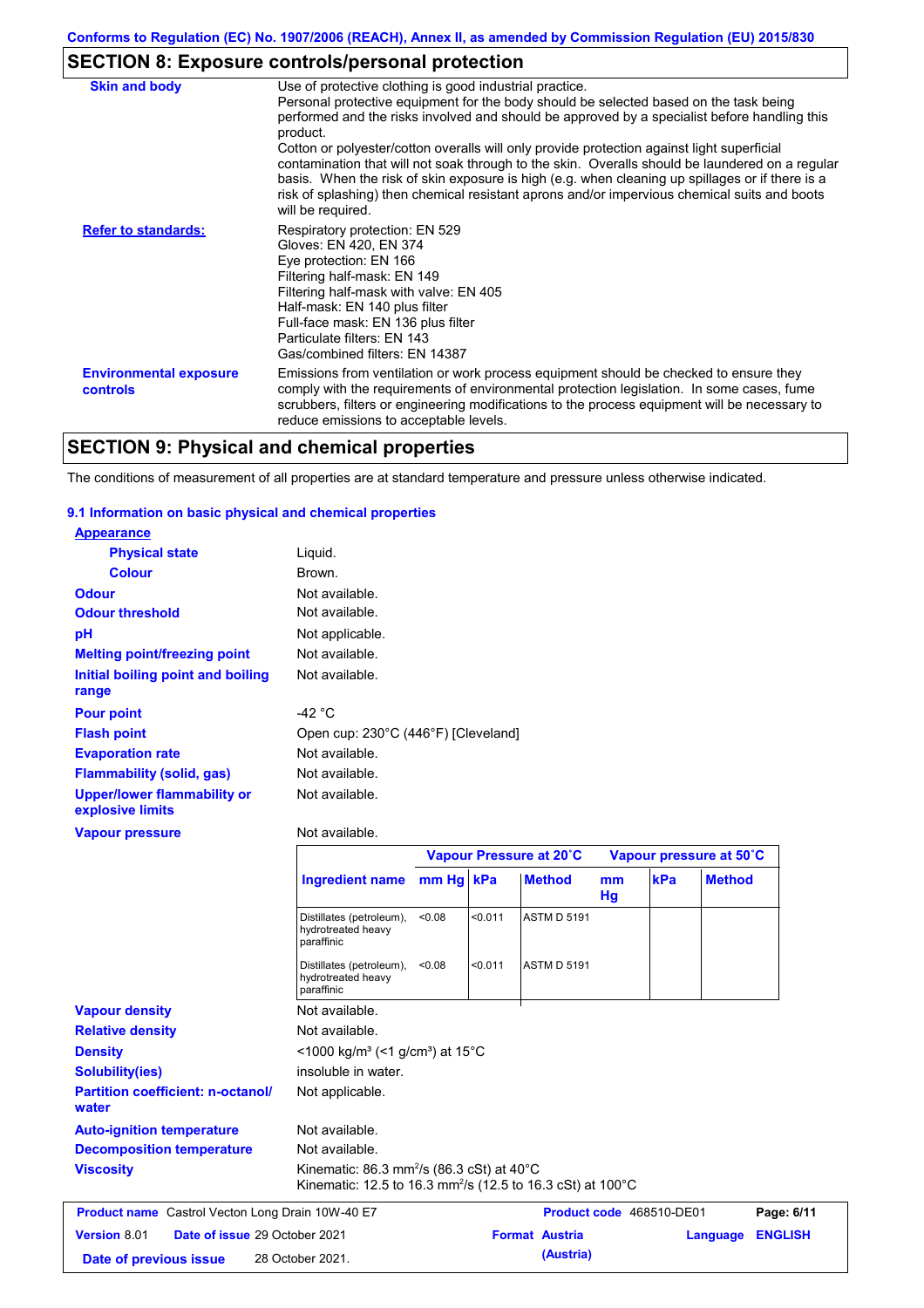|                                             | <u> COMONIS IO REGUIADON (EC) NO. 1907/2000 (REACH), ANNEX II, as amended by COMINISSION Reguiadon (EU) 2019/050</u>                     |
|---------------------------------------------|------------------------------------------------------------------------------------------------------------------------------------------|
|                                             | <b>SECTION 9: Physical and chemical properties</b>                                                                                       |
| <b>Explosive properties</b>                 | Not available.                                                                                                                           |
| <b>Oxidising properties</b>                 | Not available.                                                                                                                           |
| <b>Particle characteristics</b>             |                                                                                                                                          |
| <b>Median particle size</b>                 | Not applicable.                                                                                                                          |
| 9.2 Other information                       |                                                                                                                                          |
| No additional information.                  |                                                                                                                                          |
| <b>SECTION 10: Stability and reactivity</b> |                                                                                                                                          |
| <b>10.1 Reactivity</b>                      | No specific test data available for this product. Refer to Conditions to avoid and Incompatible<br>materials for additional information. |

| <b>10.2 Chemical stability</b>                    | The product is stable.                                                                                                                                                  |
|---------------------------------------------------|-------------------------------------------------------------------------------------------------------------------------------------------------------------------------|
| <b>10.3 Possibility of</b><br>hazardous reactions | Under normal conditions of storage and use, hazardous reactions will not occur.<br>Under normal conditions of storage and use, hazardous polymerisation will not occur. |
| <b>10.4 Conditions to avoid</b>                   | Avoid all possible sources of ignition (spark or flame).                                                                                                                |
| 10.5 Incompatible materials                       | Reactive or incompatible with the following materials: oxidising materials.                                                                                             |
| <b>10.6 Hazardous</b><br>decomposition products   | Under normal conditions of storage and use, hazardous decomposition products should not be<br>produced.                                                                 |

# **SECTION 11: Toxicological information**

### **11.1 Information on toxicological effects**

### **Acute toxicity estimates**

| <b>Product/ingredient name</b>                                                                                           |                                                                                                                   | Oral (mg/<br>kg) | <b>Dermal</b><br>(mg/kg) | <b>Inhalation</b><br>(gases)<br>(ppm) | <b>Inhalation</b><br>(vapours)<br>(mg/l) | <b>Inhalation</b><br>(dusts<br>and mists)<br>(mg/l) |
|--------------------------------------------------------------------------------------------------------------------------|-------------------------------------------------------------------------------------------------------------------|------------------|--------------------------|---------------------------------------|------------------------------------------|-----------------------------------------------------|
| zinc bis[O-(6-methylheptyl)] bis[O-(sec-butyl)] bis<br>(dithiophosphate)                                                 |                                                                                                                   | 2500             | N/A                      | N/A                                   | N/A                                      | N/A                                                 |
| C14-16-18 Alkyl phenol                                                                                                   |                                                                                                                   | 2500             | N/A                      | N/A                                   | N/A                                      | N/A                                                 |
| <b>Information on likely</b><br>routes of exposure                                                                       | Routes of entry anticipated: Dermal, Inhalation.                                                                  |                  |                          |                                       |                                          |                                                     |
| <b>Potential acute health effects</b>                                                                                    |                                                                                                                   |                  |                          |                                       |                                          |                                                     |
| <b>Inhalation</b><br>Vapour inhalation under ambient conditions is not normally a problem due to low vapour<br>pressure. |                                                                                                                   |                  |                          |                                       |                                          |                                                     |
| <b>Ingestion</b>                                                                                                         | No known significant effects or critical hazards.                                                                 |                  |                          |                                       |                                          |                                                     |
| <b>Skin contact</b>                                                                                                      | Not considered a skin sensitizer. Based on data available for this or related materials.                          |                  |                          |                                       |                                          |                                                     |
| <b>Eye contact</b>                                                                                                       | Not classified as an eye irritant. Based on data available for this or related materials.                         |                  |                          |                                       |                                          |                                                     |
| Symptoms related to the physical, chemical and toxicological characteristics                                             |                                                                                                                   |                  |                          |                                       |                                          |                                                     |
| <b>Inhalation</b>                                                                                                        | No specific data.                                                                                                 |                  |                          |                                       |                                          |                                                     |
| <b>Ingestion</b>                                                                                                         | No specific data.                                                                                                 |                  |                          |                                       |                                          |                                                     |
| <b>Skin contact</b>                                                                                                      | Adverse symptoms may include the following:<br>irritation<br>dryness<br>cracking                                  |                  |                          |                                       |                                          |                                                     |
| <b>Eye contact</b>                                                                                                       | No specific data.                                                                                                 |                  |                          |                                       |                                          |                                                     |
| Delayed and immediate effects as well as chronic effects from short and long-term exposure                               |                                                                                                                   |                  |                          |                                       |                                          |                                                     |
| <b>Inhalation</b>                                                                                                        | Overexposure to the inhalation of airborne droplets or aerosols may cause irritation of the<br>respiratory tract. |                  |                          |                                       |                                          |                                                     |
| <b>Ingestion</b>                                                                                                         | Ingestion of large quantities may cause nausea and diarrhoea.                                                     |                  |                          |                                       |                                          |                                                     |
| <b>Skin contact</b>                                                                                                      | Prolonged or repeated contact can defat the skin and lead to irritation and/or dermatitis.                        |                  |                          |                                       |                                          |                                                     |
| <b>Eye contact</b>                                                                                                       | Potential risk of transient stinging or redness if accidental eye contact occurs.                                 |                  |                          |                                       |                                          |                                                     |
| <b>Potential chronic health effects</b>                                                                                  |                                                                                                                   |                  |                          |                                       |                                          |                                                     |

| <b>Product name</b> Castrol Vecton Long Drain 10W-40 E7 |  |                                      | <b>Product code</b> 468510-DE01 | Page: 7/11            |                         |  |
|---------------------------------------------------------|--|--------------------------------------|---------------------------------|-----------------------|-------------------------|--|
| <b>Version 8.01</b>                                     |  | <b>Date of issue 29 October 2021</b> |                                 | <b>Format Austria</b> | <b>Language ENGLISH</b> |  |
| Date of previous issue                                  |  | 28 October 2021.                     |                                 | (Austria)             |                         |  |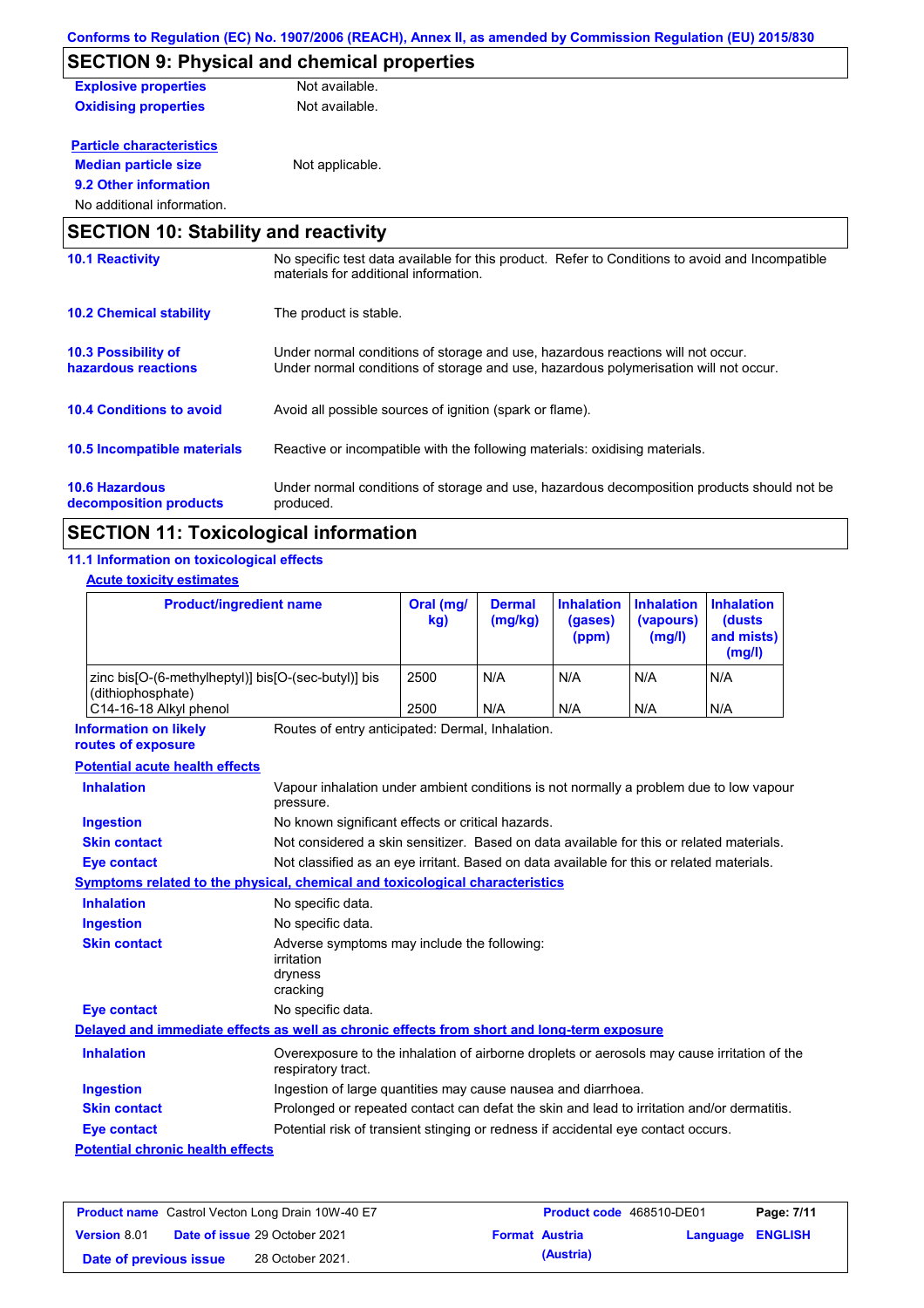# **SECTION 11: Toxicological information**

| <b>General</b>               | USED ENGINE OILS                                                                                                                                                                                                                                                                                                                                                                     |
|------------------------------|--------------------------------------------------------------------------------------------------------------------------------------------------------------------------------------------------------------------------------------------------------------------------------------------------------------------------------------------------------------------------------------|
|                              | Combustion products resulting from the operation of internal combustion engines contaminate<br>engine oils during use. Used engine oil may contain hazardous components which have the<br>potential to cause skin cancer. Frequent or prolonged contact with all types and makes of used<br>engine oil must therefore be avoided and a high standard of personal hygiene maintained. |
| <b>Carcinogenicity</b>       | No known significant effects or critical hazards.                                                                                                                                                                                                                                                                                                                                    |
| <b>Mutagenicity</b>          | No known significant effects or critical hazards.                                                                                                                                                                                                                                                                                                                                    |
| <b>Developmental effects</b> | No known significant effects or critical hazards.                                                                                                                                                                                                                                                                                                                                    |
| <b>Fertility effects</b>     | No known significant effects or critical hazards.                                                                                                                                                                                                                                                                                                                                    |

# **SECTION 12: Ecological information**

### **12.1 Toxicity**

**Environmental hazards** Not classified as dangerous

### **12.2 Persistence and degradability**

Not expected to be rapidly degradable.

#### **12.3 Bioaccumulative potential**

This product is not expected to bioaccumulate through food chains in the environment.

| <b>12.4 Mobility in soil</b>                            |                                                                      |
|---------------------------------------------------------|----------------------------------------------------------------------|
| <b>Soil/water partition</b><br><b>coefficient (Koc)</b> | Not available.                                                       |
| <b>Mobility</b>                                         | Spillages may penetrate the soil causing ground water contamination. |

#### **12.5 Results of PBT and vPvB assessment**

Product does not meet the criteria for PBT or vPvB according to Regulation (EC) No. 1907/2006, Annex XIII.

| 12.6 Other adverse effects          |            |  |  |  |
|-------------------------------------|------------|--|--|--|
| <b>Other ecological information</b> | Spills may |  |  |  |

Spills may form a film on water surfaces causing physical damage to organisms. Oxygen transfer could also be impaired.

## **SECTION 13: Disposal considerations**

### **13.1 Waste treatment methods**

**Methods of disposal**

#### **Product**

Where possible, arrange for product to be recycled. Dispose of via an authorised person/ licensed waste disposal contractor in accordance with local regulations.

### **Hazardous waste** Yes.

| European waste catalogue (EWC) |                                                                 |  |  |  |
|--------------------------------|-----------------------------------------------------------------|--|--|--|
| <b>Waste code</b>              | <b>Waste designation</b>                                        |  |  |  |
| 13 02 05*                      | mineral-based non-chlorinated engine, gear and lubricating oils |  |  |  |

However, deviation from the intended use and/or the presence of any potential contaminants may require an alternative waste disposal code to be assigned by the end user.

| <b>Packaging</b>           |                                                                                                                                                                                                                                                                                                                                                                                                                                                                                                 |
|----------------------------|-------------------------------------------------------------------------------------------------------------------------------------------------------------------------------------------------------------------------------------------------------------------------------------------------------------------------------------------------------------------------------------------------------------------------------------------------------------------------------------------------|
| <b>Methods of disposal</b> | Where possible, arrange for product to be recycled. Dispose of via an authorised person/<br>licensed waste disposal contractor in accordance with local regulations.                                                                                                                                                                                                                                                                                                                            |
| <b>Special precautions</b> | This material and its container must be disposed of in a safe way. Care should be taken when<br>handling emptied containers that have not been cleaned or rinsed out. Empty containers or<br>liners may retain some product residues. Empty containers represent a fire hazard as they may<br>contain flammable product residues and vapour. Never weld, solder or braze empty containers.<br>Avoid dispersal of spilt material and runoff and contact with soil, waterways, drains and sewers. |
| <b>References</b>          | Commission 2014/955/EU<br>Directive 2008/98/EC                                                                                                                                                                                                                                                                                                                                                                                                                                                  |

| <b>Product name</b> Castrol Vecton Long Drain 10W-40 E7 |  |                                      | <b>Product code</b> 468510-DE01 |                       | Page: 8/11              |  |
|---------------------------------------------------------|--|--------------------------------------|---------------------------------|-----------------------|-------------------------|--|
| <b>Version 8.01</b>                                     |  | <b>Date of issue 29 October 2021</b> |                                 | <b>Format Austria</b> | <b>Language ENGLISH</b> |  |
| Date of previous issue                                  |  | 28 October 2021.                     |                                 | (Austria)             |                         |  |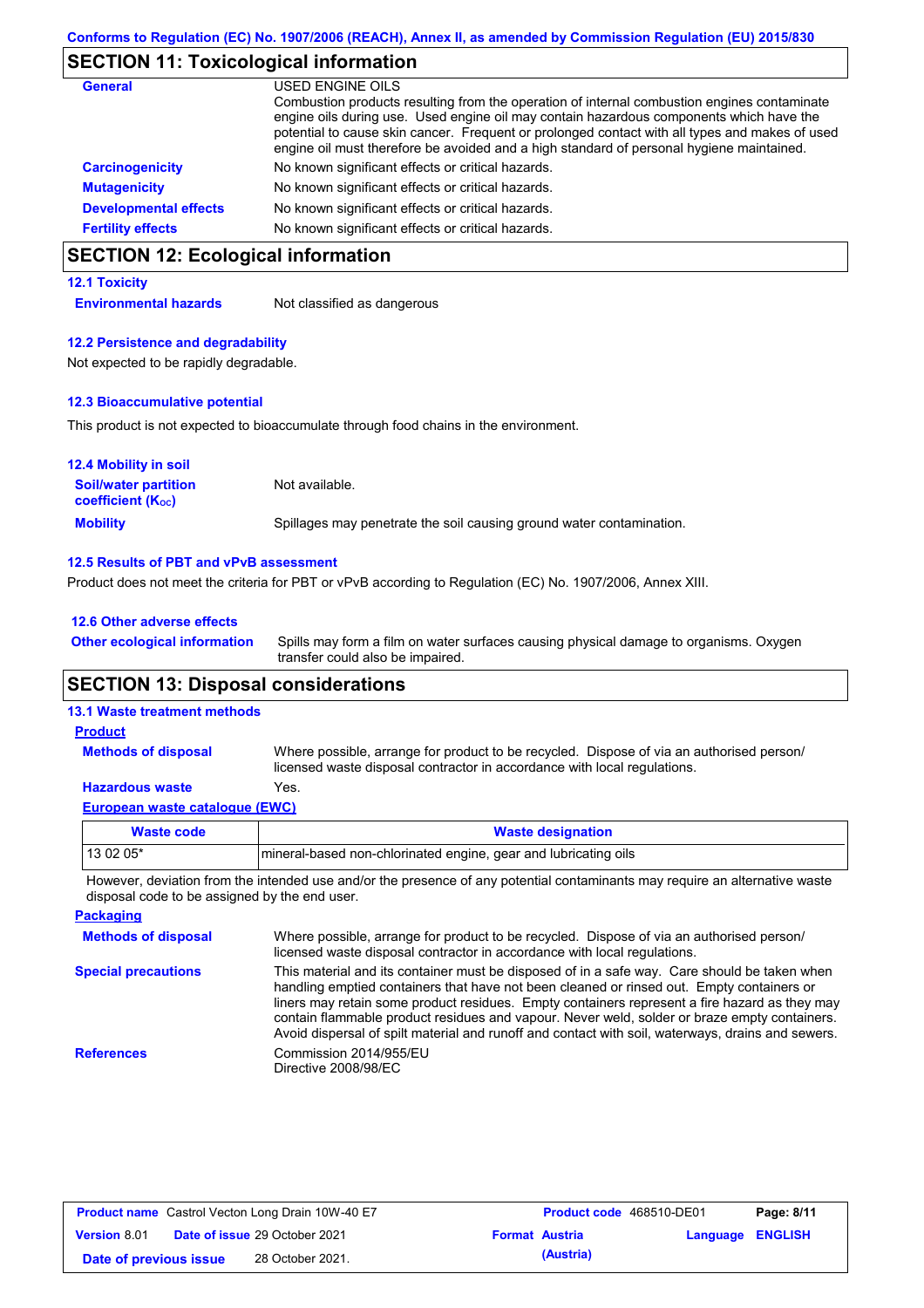#### - - - - - - - - - Not regulated. Not regulated. Not regulated. - - - **SECTION 14: Transport information ADR/RID IMDG IATA 14.1 UN number 14.2 UN proper shipping name 14.3 Transport hazard class(es) 14.4 Packing group ADN Additional information 14.5 Environmental hazards** No. 1980 | No. 1980 | No. 1980 | No. 1980 | No. 1980 | No. 1980 | No. 1980 | No. 1980 | No. 1980 | No. 1980 | Not regulated. - -<br>No. - -

**14.6 Special precautions for user** Not available.

**14.7 Transport in bulk according to IMO instruments**

Not available.

# **SECTION 15: Regulatory information**

**Other regulations REACH Status** The company, as identified in Section 1, sells this product in the EU in compliance with the current requirements of REACH. **15.1 Safety, health and environmental regulations/legislation specific for the substance or mixture EU Regulation (EC) No. 1907/2006 (REACH) Annex XIV - List of substances subject to authorisation Substances of very high concern** None of the components are listed. All components are listed or exempted. All components are listed or exempted. All components are listed or exempted. All components are listed or exempted. All components are active or exempted. All components are listed or exempted. All components are listed or exempted. **United States inventory (TSCA 8b) Australia inventory (AIIC) Canada inventory China inventory (IECSC) Japan inventory (CSCL) Korea inventory (KECI) Philippines inventory (PICCS) Taiwan Chemical Substances Inventory (TCSI)** All components are listed or exempted. **Ozone depleting substances (1005/2009/EU)** Not listed. **Prior Informed Consent (PIC) (649/2012/EU)** None of the components are listed. **Annex XIV EU Regulation (EC) No. 1907/2006 (REACH) Annex XVII - Restrictions on the manufacture, placing on the market and use of certain dangerous substances, mixtures and articles** Not applicable. **Product name** Castrol Vecton Long Drain 10W-40 E7 **Product Code** 468510-DE01 **Page: 9/11 Version** 8.01

**Date of issue** 29 October 2021 **Format Austria Language ENGLISH Date of previous issue (Austria)** 28 October 2021.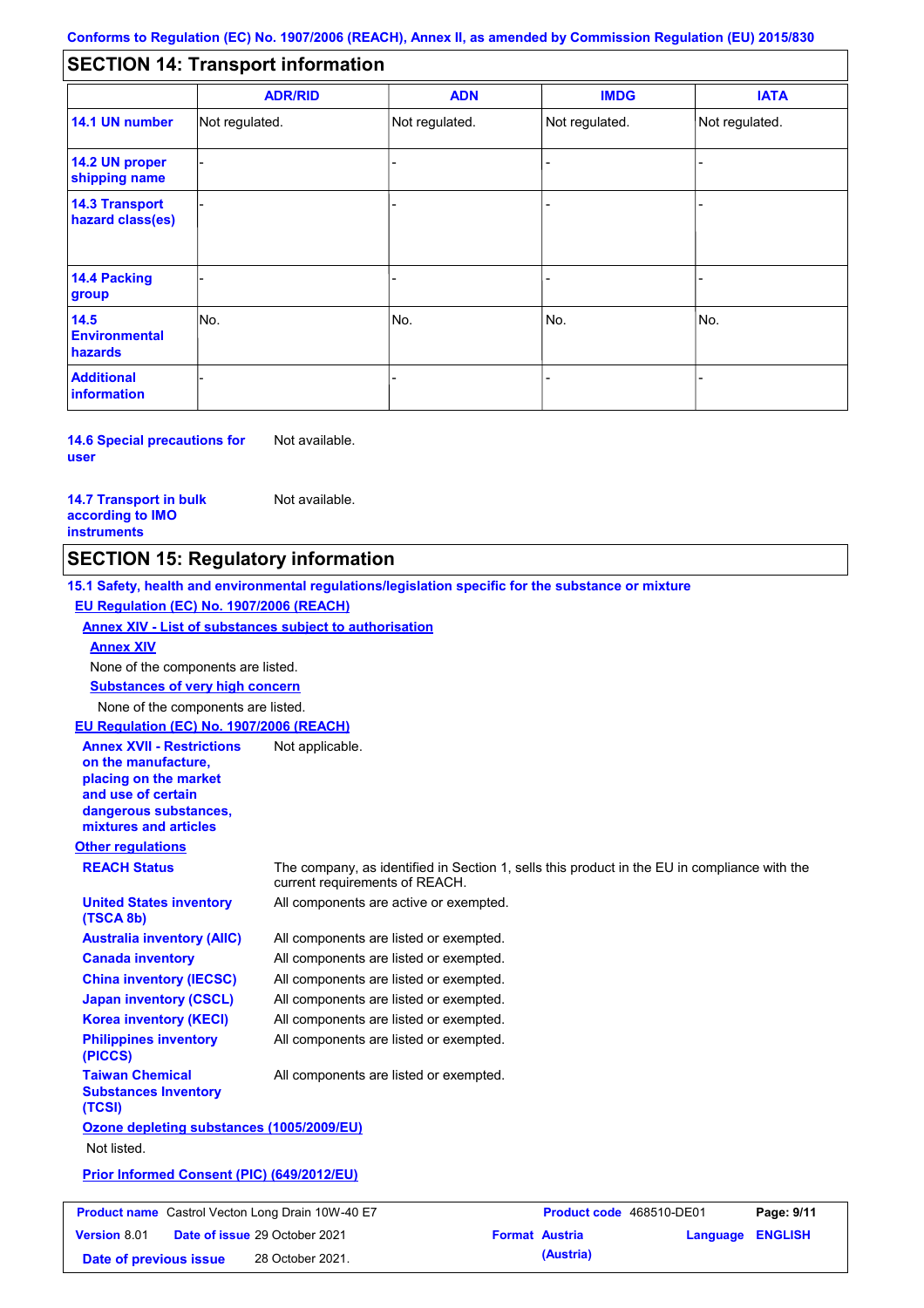# **SECTION 15: Regulatory information**

Not listed.

**15.2 Chemical safety** 

**assessment**

| <b>Persistent Organic Pollutants</b><br>Not listed.         |            |
|-------------------------------------------------------------|------------|
| <b>EU - Water framework directive - Priority substances</b> |            |
| None of the components are listed.                          |            |
| <b>Seveso Directive</b>                                     |            |
| This product is not controlled under the Seveso Directive.  |            |
| <b>National regulations</b>                                 |            |
| Limitation of the use of<br>organic solvents                | Permitted. |

A Chemical Safety Assessment has been carried out for one or more of the substances within this mixture. A Chemical Safety Assessment has not been carried out for the mixture itself.

| <b>SECTION 16: Other information</b> |
|--------------------------------------|

| <b>Abbreviations and acronyms</b> | ADN = European Provisions concerning the International Carriage of Dangerous Goods by                       |
|-----------------------------------|-------------------------------------------------------------------------------------------------------------|
|                                   | Inland Waterway<br>ADR = The European Agreement concerning the International Carriage of Dangerous Goods by |
|                                   | Road                                                                                                        |
|                                   | $ATE =$ Acute Toxicity Estimate                                                                             |
|                                   | BCF = Bioconcentration Factor                                                                               |
|                                   | CAS = Chemical Abstracts Service                                                                            |
|                                   | CLP = Classification, Labelling and Packaging Regulation [Regulation (EC) No. 1272/2008]                    |
|                                   | CSA = Chemical Safety Assessment                                                                            |
|                                   | CSR = Chemical Safety Report                                                                                |
|                                   | DMEL = Derived Minimal Effect Level                                                                         |
|                                   | DNEL = Derived No Effect Level                                                                              |
|                                   | EINECS = European Inventory of Existing Commercial chemical Substances                                      |
|                                   | ES = Exposure Scenario                                                                                      |
|                                   | EUH statement = CLP-specific Hazard statement<br>EWC = European Waste Catalogue                             |
|                                   | GHS = Globally Harmonized System of Classification and Labelling of Chemicals                               |
|                                   | IATA = International Air Transport Association                                                              |
|                                   | IBC = Intermediate Bulk Container                                                                           |
|                                   | <b>IMDG = International Maritime Dangerous Goods</b>                                                        |
|                                   | LogPow = logarithm of the octanol/water partition coefficient                                               |
|                                   | MARPOL = International Convention for the Prevention of Pollution From Ships, 1973 as                       |
|                                   | modified by the Protocol of 1978. ("Marpol" = marine pollution)                                             |
|                                   | OECD = Organisation for Economic Co-operation and Development                                               |
|                                   | PBT = Persistent, Bioaccumulative and Toxic                                                                 |
|                                   | <b>PNEC</b> = Predicted No Effect Concentration                                                             |
|                                   | REACH = Registration, Evaluation, Authorisation and Restriction of Chemicals Regulation                     |
|                                   | [Regulation (EC) No. 1907/2006]                                                                             |
|                                   | RID = The Regulations concerning the International Carriage of Dangerous Goods by Rail                      |
|                                   | <b>RRN = REACH Registration Number</b>                                                                      |
|                                   | SADT = Self-Accelerating Decomposition Temperature                                                          |
|                                   | SVHC = Substances of Very High Concern<br>STOT-RE = Specific Target Organ Toxicity - Repeated Exposure      |
|                                   | STOT-SE = Specific Target Organ Toxicity - Single Exposure                                                  |
|                                   | $TWA = Time weighted average$                                                                               |
|                                   | $UN = United Nations$                                                                                       |
|                                   | $UVCB = Complex\ hydrocarbon\ substance$                                                                    |
|                                   | VOC = Volatile Organic Compound                                                                             |
|                                   | vPvB = Very Persistent and Very Bioaccumulative                                                             |
|                                   | Varies = may contain one or more of the following $64741-88-4$ / RRN 01-2119488706-23,                      |
|                                   | 64741-89-5 / RRN 01-2119487067-30, 64741-95-3 / RRN 01-2119487081-40, 64741-96-4/ RRN                       |
|                                   | 01-2119483621-38, 64742-01-4 / RRN 01-2119488707-21, 64742-44-5 / RRN                                       |
|                                   | 01-2119985177-24, 64742-45-6, 64742-52-5 / RRN 01-2119467170-45, 64742-53-6 / RRN                           |
|                                   | 01-2119480375-34, 64742-54-7 / RRN 01-2119484627-25, 64742-55-8 / RRN                                       |
|                                   | 01-2119487077-29, 64742-56-9 / RRN 01-2119480132-48, 64742-57-0 / RRN                                       |
|                                   | 01-2119489287-22, 64742-58-1, 64742-62-7 / RRN 01-2119480472-38, 64742-63-8,                                |
|                                   | 64742-65-0 / RRN 01-2119471299-27, 64742-70-7 / RRN 01-2119487080-42, 72623-85-9 /                          |
|                                   | RRN 01-2119555262-43, 72623-86-0 / RRN 01-2119474878-16, 72623-87-1 / RRN<br>01-2119474889-13               |

### **Procedure used to derive the classification according to Regulation (EC) No. 1272/2008 [CLP/GHS]**

| <b>Product name</b> Castrol Vecton Long Drain 10W-40 E7 |                                      | Product code 468510-DE01 |                         | Page: 10/11 |
|---------------------------------------------------------|--------------------------------------|--------------------------|-------------------------|-------------|
| <b>Version 8.01</b>                                     | <b>Date of issue 29 October 2021</b> | <b>Format Austria</b>    | <b>Language ENGLISH</b> |             |
| Date of previous issue                                  | 28 October 2021.                     | (Austria)                |                         |             |